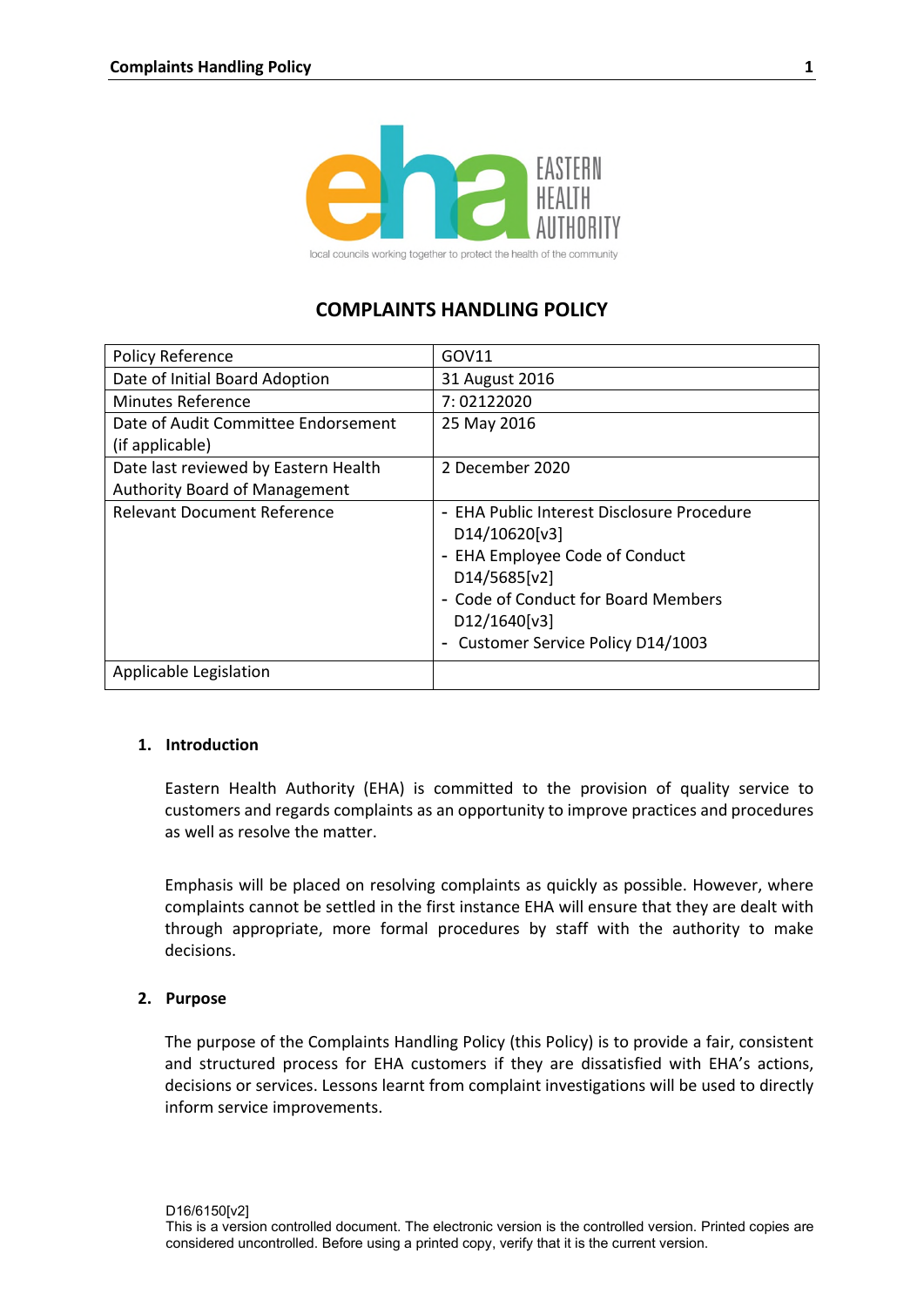This Policy also aims to provide guidance on:

- Distinguishing between requests, complaints and feedback to EHA and giving direction on management of these issues
- How EHA assesses and processes requests and complaints including the collation of information which can be used to directly inform service improvements

### **3. Scope**

This Policy applies to complaints received from members of the public regarding EHA's operations or service delivery.

This Policy does not apply to:

- Complaints regarding EHA's Board of Management. These will be dealt with in accordance with the Code of Conduct for EHA Board Members – Dealing with Complaints Procedure.
- Requests for a review of an EHA decision. These will be dealt with in accordance with the Internal Review of EHA Decisions Procedure.
- Matters covered by the *Public Interest Disclosure Act 2019.* These will be dealt with in accordance with the EHA's Public Interest Disclosure Procedure.
- Allegations of criminal activity. These will be referred to the South Australian Police or other relevant authority.

### **4. Definitions**

*Board* means the Board of Management of EHA.

*Employee* means any person performing work on behalf of EHA, either paid or unpaid, including the Chief Executive Officer (CEO).

*Complaint* means an expression of dissatisfaction with actions of EHA or service delivered by EHA that have failed to reach the standard stated, implied or expected. This includes complaints about a service that has been, or should have been delivered.

*Request for Service* is request for EHA to provide or improve a service.

### **5. Principles**

EHA acknowledges that treating customers fairly requires impartiality, confidentiality and transparency at all stages of the process.

EHA will promote to its customers the methods by which they can request services and make general complaints.

D16/6150[v2]

This is a version controlled document. The electronic version is the controlled version. Printed copies are considered uncontrolled. Before using a printed copy, verify that it is the current version.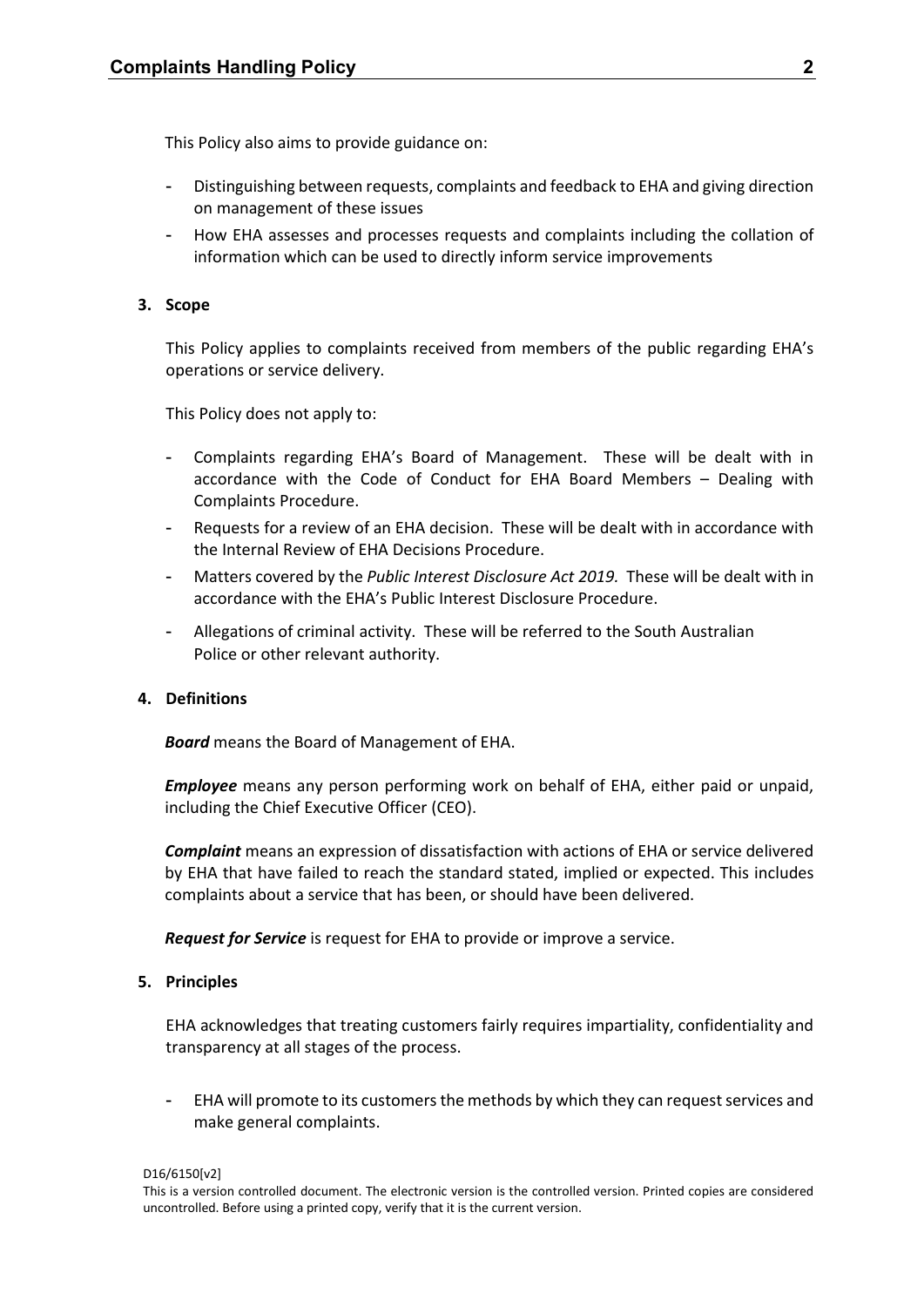- EHA is committed to providing sufficient resources and well trained staff to manage service and complaint matters, and to review its systems for opportunities for improvement.
- Customer requests and complaints will be dealt with in accordance with this Policy in a timely manner that takes into account a response that is considerate of the matter's complexities, and takes up opportunities for improvement across the organisation where appropriate.
- In processing requests for service emphasis will be placed on:
	- Public safety and emergencies
	- Fulfilling EHA's Business Plan
	- Using EHA resources effectively

Feedback can take the form of comments, both positive and negative, about services provided by EHA without necessarily forming the basis of a request for service or general complaint. EHA welcomes feedback of all types as an important way of continually monitoring its service standards.

### **6. Policy**

### **6.1 General Complaints Handling**

### **6.1.1 Making a complaint**

EHA welcomes complaints as a way of improving its services and programs as well as providing an opportunity to put things right.

This Policy will be made widely accessible to ensure that customers are fully aware of their right to complain. Information about how to lodge a complaint will be placed in a prominent position on EHA's website.

EHA will try to ensure that, whenever possible and appropriate, complaints will be handled independently of the original decision-maker or officer involved in the matter that is the subject of the complaint.

A person can make a complaint in a number of ways:

- Complete the appropriate form on EHA's website [www.eha.sa.gov.au](http://www.eha.sa.gov.au/)
- Telephone 8132 3600
- Fax 8132 3623
- Email – [eha@eha.sa.gov.au](mailto:eha@eha.sa.gov.au)
- Letter PO Box 275, Stepney SA 5069
- Visit EHA:

101 Payneham Road

#### D16/6150[v2]

This is a version controlled document. The electronic version is the controlled version. Printed copies are considered uncontrolled. Before using a printed copy, verify that it is the current version.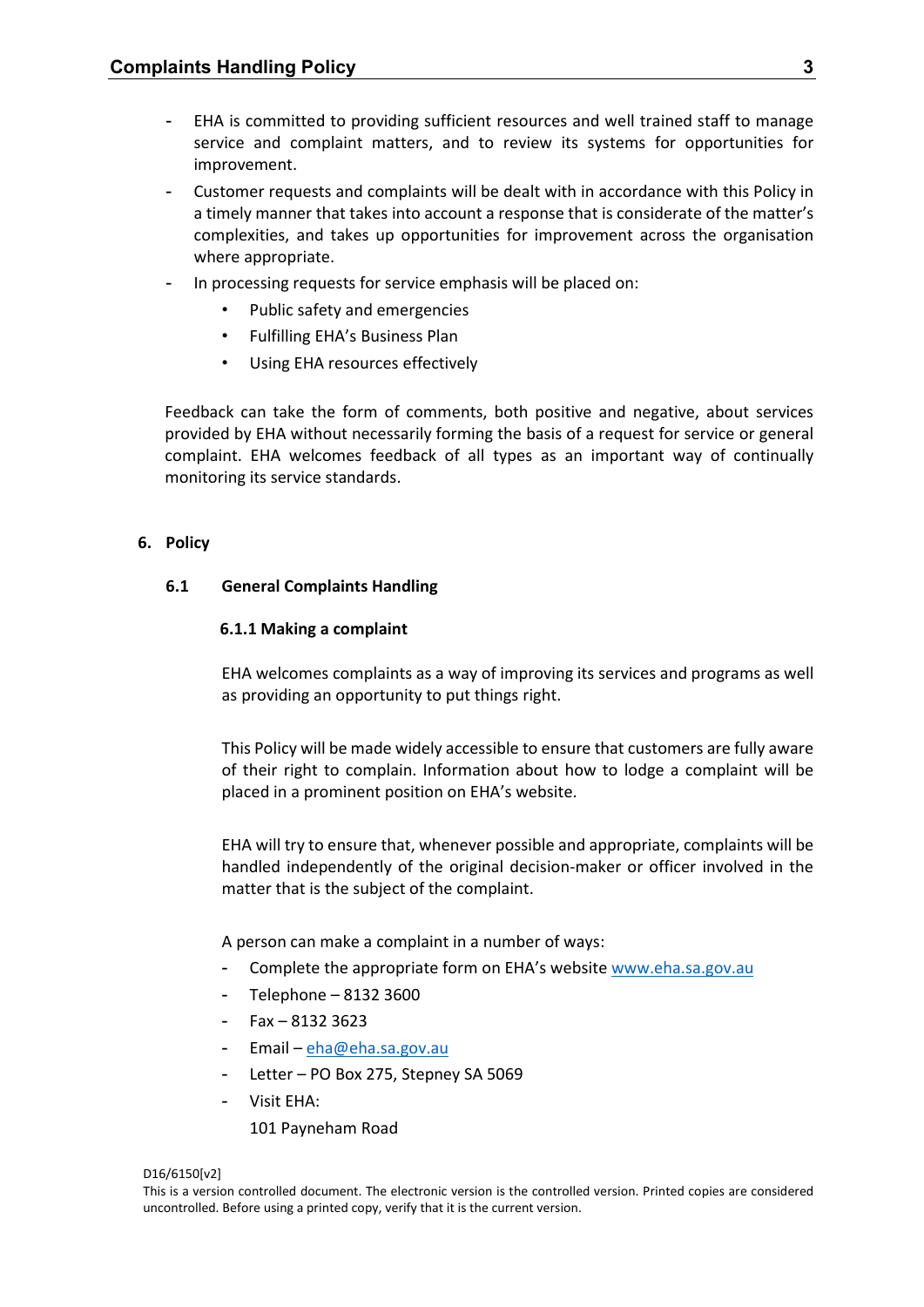St Peters SA 5069 Mon – Fri 9:00am – 5:00pm

### **6.1.2 Processing a complaint**

EHA's response to general complaints received will be managed in accordance with this Policy. This ensures that, whenever possible, complaints are handled independently of the original decision-maker person that is the subject of the complaint.

Employees will be provided with a level of delegated authority appropriate for the nature of complaints they are authorised to resolve.

Employees will record all general complaints received in EHA's records management system in such a way that the information can be utilised to respond to the complaint and for service improvement opportunities.

#### **6.1.3 Steps to resolving a complaint**

The following steps will be followed as far as practicable to ensure complaints are dealt with efficiently and effectively:

- Acknowledge complaints promptly
- Assess the complaint
- Plan the investigation where one is warranted
- Investigate the complaint
- Respond to the complainant with a clear decision
- Follow up any customer service concerns
- Consider whether there are systemic issues which need correction.

#### **6.1.4 Timeframes for response**

Upon receiving a complaint, EHA will endeavour where practicable to respond within **ten [10] business days**, acknowledging receipt of the complaint and, where possible, resolving it at that time. Where a complaint cannot be resolved immediately the complainant will be advised of the process to be undertaken, the likely timeframe required to investigate and resolve the matter, and will be regularly updated as to progress that is being made to resolve the complaint.

#### **6.1.5 Procedures for resolving general complaints**

Complaints may vary greatly in their level of complexity and seriousness. Wherever possible attempts will be made to resolve a complaint when first reported, but if necessary a complaint will be escalated as set out below.

D16/6150[v2]

This is a version controlled document. The electronic version is the controlled version. Printed copies are considered uncontrolled. Before using a printed copy, verify that it is the current version.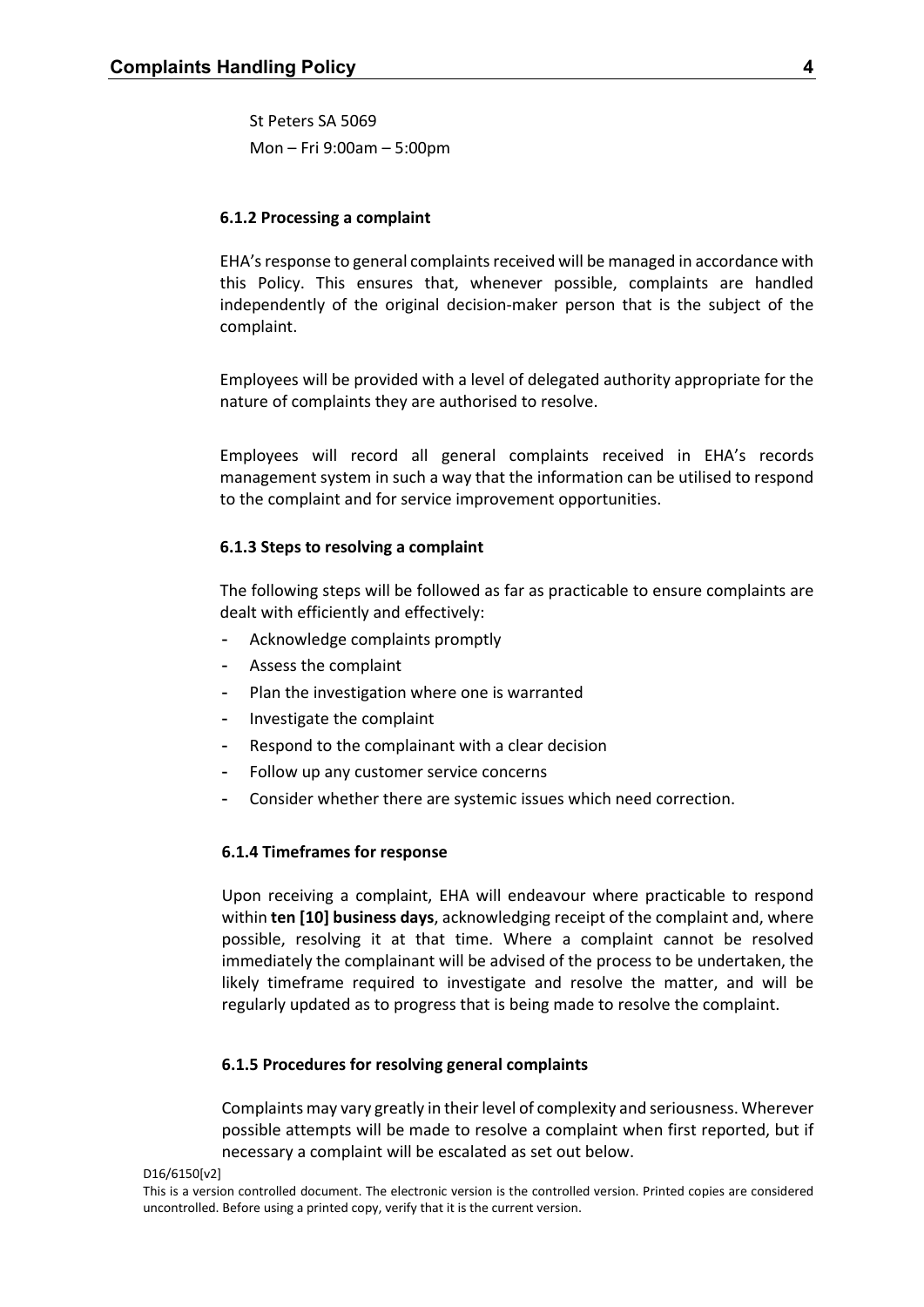The complaints procedure for dealing with complaints, other than complaints of a breach of the Employee Code of Conduct, consists of a two tiered scheme.

- 1. Immediate response to resolve the complaint All employees are empowered to handle complaints in the first instance and it is preferable that they are dealt with promptly at the initial point of contact and at the appropriate officer level where possible.
- 2. Complaint escalated to a more senior officer A complaint will be directed to the appropriate Team Leader of EHA, where circumstances indicate that the complaint would be more appropriately handled at a higher level and/or where the complaint has not been able to be resolved by way of an immediate response to resolve the complaint. The Team Leader will assess the complaint and determine if it is appropriate to handle the complaint or direct the matter to the CEO.

On occasion, it may be appropriate to consider mediation. This will only occur if both EHA and the complainant agree to undertake mediation.

### **6.2 Procedures for resolving complaints under Code of Conduct for Employees**

A complaint alleging an employee of EHA has breached the Code of Conduct for Employees (the Code of Conduct) will be referred immediately to the CEO to deal with (except where the complaint relates to the CEO).

The CEO will deal with the complaint, including if appropriate, undertake an investigation.

The procedure to be followed in dealing with a complaint under the Code of Conduct will be determined by the CEO (except where the complaint relates to the CEO).

Complaints under the Code of Conduct that relate to the CEO will be referred immediately to the Chair of the Board. The procedure to be followed in dealing with a complaint under the Code of Conduct in relation to the CEO will be determined by the Board.

The CEO (or Chair of the Board where the complaint relates to the CEO) will endeavour to provide information to the complainant about the progress of a complaint and the outcome of the consideration of a complaint where appropriate.

### **6.3 Complainant rights to external review**

While EHA prefers to work with members of the public to resolve complaints quickly and effectively, a complainant will always retain the right to seek other forms of resolution, such as contacting the Ombudsman, or taking legal action at any time.

This is a version controlled document. The electronic version is the controlled version. Printed copies are considered uncontrolled. Before using a printed copy, verify that it is the current version.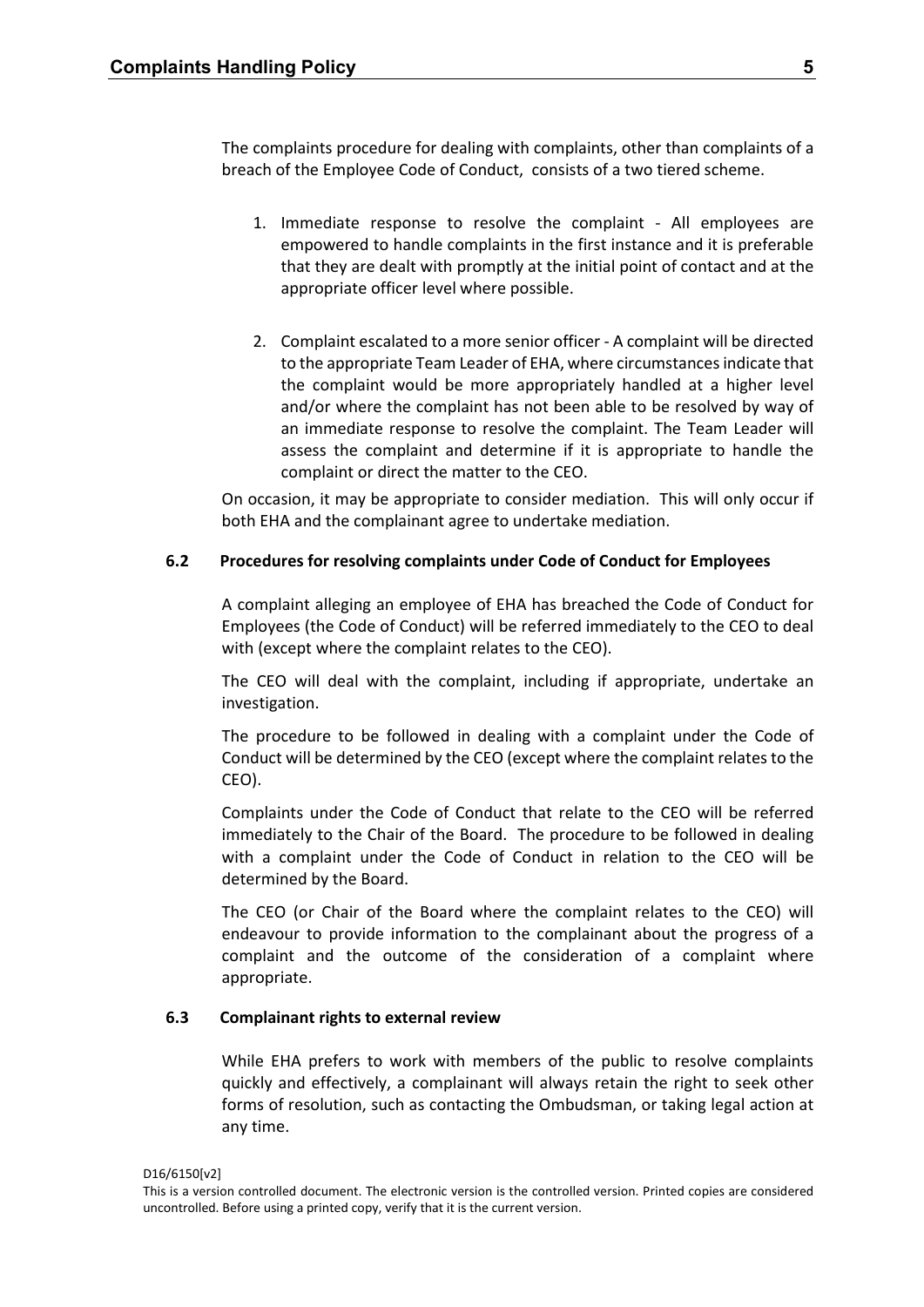#### **6.4 Unreasonable complainant conduct**

All complaints received by EHA will be treated seriously and complainants will be treated courteously. However, occasionally the conduct of a complainant can be unreasonable. This may take the form of unreasonable persistence, unreasonable demands, lack of cooperation, argumentative or threatening behaviour. What can be termed 'unreasonable' will vary depending on a number of factors and EHA aims to manage these situations in a fair and equitable manner.

Where a complainant's behaviour consumes an unwarranted amount of EHA resources or impedes the investigation of their complaint, a decision may be made to apply restrictions on contact by the person. Before making any decision to restrict contact, the complainant will be warned that, if the specified behaviour(s) or actions continue, restrictions may be applied.

Any decision to suspend action on a complaint will be made by the CEO or their delegate and communicated in writing to the complainant.

#### **6.5 Using complaints to improve service**

Quality of service is an important measure of EHA's effectiveness. Learning from complaints is a powerful way of helping to develop EHA and increase trust among the people who use our services.

In addition to making changes to procedures and practices where appropriate, EHA will review and evaluate the information gained through its complaints handling procedure on an annual basis to identify systemic issues and improvements to service. Where appropriate, complainants will be provided with an explanation of changes proposed or made as a result of the investigation of their complaint.

### **6.6 Privacy and confidentiality**

Complainants have a right to request that their complaint be investigated in private. EHA will endeavour where possible and lawful to treat complaints including the identity of complainants confidentially.

However EHA is subject to the *Freedom of Information Act 1991* and confidentiality cannot be guaranteed under the provisions of that legislation.

### **6.7 Remedies**

Where complaints are found to be justified EHA will, where practicable, remedy the situation in a manner which is consistent and fair for both EHA and the complainant. The solution chosen will be proportionate and appropriate to the circumstances.

D16/6150[v2]

This is a version controlled document. The electronic version is the controlled version. Printed copies are considered uncontrolled. Before using a printed copy, verify that it is the current version.